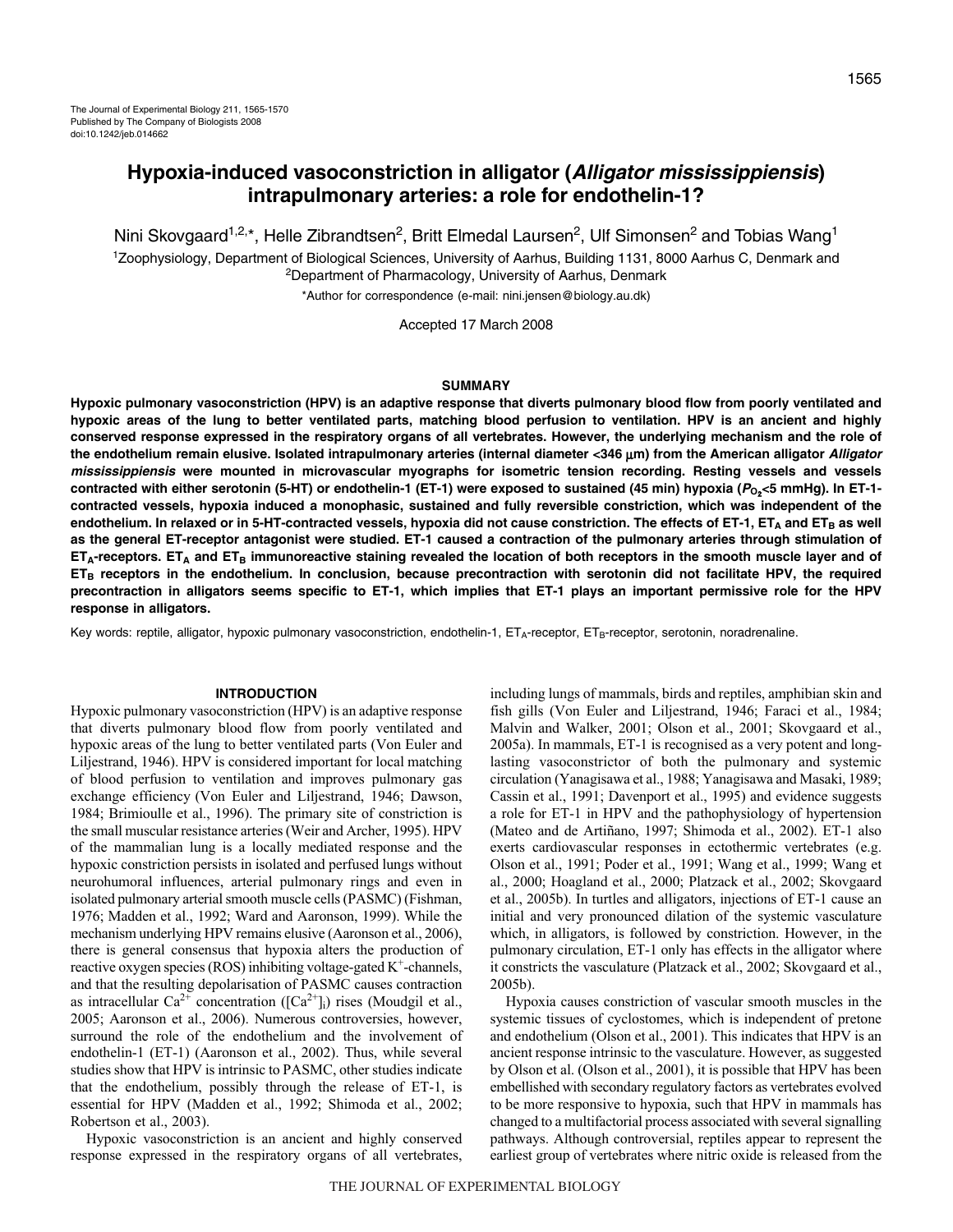endothelium (Donald and Broughton, 2005; Broughton and Donald, 2007) and it is likely that HPV in reptiles is mediated by intermediate mechanisms. Crocodilians exhibit a potent hypoxic pulmonary vasoconstriction *in vivo* (Skovgaard et al., 2005a) and the present study was designed to investigate the hypoxic responses of isolated intrapulmonary arteries of the American alligator (*Alligator mississippiensis*) as well as the putative role for ET-1 in hypoxia induced vasoconstriction.

## **MATERIALS AND METHODS Experimental animals**

Experiments were undertaken on 13 juvenile American alligators (*Alligator mississippiensis* Daudin 1803) of undetermined sex weighing between 0.29 and 1.55 kg (0.89 $\pm$ 0.09 kg; mean  $\pm$  s.e.m.). The animals were imported from Rockefeller Wildlife Refuge and shipped to the University of Aarhus, where they were kept in an aquarium containing water at 27°C and with access to dry platforms and basking lamps allowing for behavioural thermoregulation. All animals appeared healthy and grew considerably while kept in captivity. Food was withheld for 3 days prior to experiments. Experiments were performed according to Danish Federal Regulations.

## **Tissue preparation and mounting**

Alligators were anaesthetised with isoflurane (Baxter, Allerød, Denmark), decapitated and pithed, so the lungs could be removed *en bloc* and placed in cold physiological salt solution (PSS): (mmol 1<sup>-1</sup>) 119 NaCl, 25 NaHCO<sub>3</sub>, 1.18 KH<sub>2</sub>PO<sub>4</sub>, 4.7 KCl, 1.17  $MgSO<sub>4</sub>$ , 1.6 CaCl<sub>2</sub> and 5.5 glucose. Intrapulmonary muscular resistance arteries (78 < i.d. < 346 μm) were dissected from the anterior part of the right lung and mounted on a wire myograph (Model 410A, Danish Myo Technology, Aarhus, Denmark) for recording of isometric tension (Mulvany and Halpern, 1977) using a PowerLab data acquisition system (ADInstruments, Oxfordshire, UK). The vessels were immersed in 10 ml PSS heated to 25°C and aerated with 3% CO<sub>2</sub> and 97% room air (pH  $\sim$  7.3) delivered by a gas mixing pump (Wösthoff, Bochum, Germany). Then vessels were left for 30 min to stabilise and resting tension was normalised by adjusting the diameter of the vessel with a micrometer screw to a transmural pressure of 1.5 kPa, as measured in American alligators (Jones and Shelton, 1993). The vessels were then left for additional 30 min before the experimental protocol commenced.

## **Experimental protocol**

Contractility of all vessels was evaluated by replacement of PSS with a high  $K^+$  solution (KPSS 60 mmol  $l^{-1}$ , which is PSS with NaCl substituted by KCl on an equimolar basis). The presence of an intact endothelium was assessed by addition of acetylcholine, to a final bath concentration of  $10^{-5}$  mol  $l^{-1}$ , which relaxes the vessels through release of nitric oxide from the endothelium. After end protocol all vessels were fixed for Haematoxylin/Eosin staining to verify an intact endothelium.

In the search for a suitable preconstrictor of the alligator pulmonary arteries, concentration–response curves for several wellknown constricting agents in mammalian vessels were obtained. The effect of cumulative addition of serotonin (5-HT,  $10^{-10} - 3 \times 10^{-6}$  mol  $1^{-1}$ ) and endothelin-1 (ET-1,  $10^{-10} - 10^{-7}$  mol  $1^{-1}$ ) on relaxed vessels were studied. Furthermore, effects of noradrenaline (NA,  $10^{-10}$ – $10^{-5}$  mol  $1^{-1}$ ) on relaxed vessels and on vessels preconstricted with ET-1  $(10^{-8} \text{ mol } l^{-1})$  were investigated; this was done before and after incubation with propranolol  $(10^{-5} \text{ mol } l^{-1})$  for 20 min.

The effects of hypoxia were studied by changing the gas mixture supplied to the experimental chamber from normoxia  $(3\%$  CO<sub>2</sub> in 97% air) to hypoxia  $[3\%$  CO<sub>2</sub> and 97% N<sub>2</sub>,  $P_{O_2}$  <5 mmHg (Radiometer, Copenhagen, Denmark)] for 45 min and returned to normoxia. This was performed on relaxed vessels (baseline), vessels preconstricted with 5-HT  $(3 \times 10^{-6} - 3 \times 10^{-8} \text{ mol } l^{-1})$  and vessels preconstricted with ET-1  $(10^{-8}-3\times10^{-8} \text{ mol } l^{-1})$  with an intact endothelium and after removal of the endothelium. The endothelial layer was removed by introducing a hair straw into the vessel and rubbing forth and back several times. Vessels were fixed for Haematoxylin/Eosin staining to verify successful removal of the endothelium.

The effects of ET-1  $(10^{-10} - 10^{-7} \text{ mol } l^{-1})$  in the presence of the specific ET<sub>A</sub>-receptor antagonist BQ-123  $(3 \times 10^{-6} \text{ mol } l^{-1})$ , the specific ET<sub>B</sub>-receptor antagonist BQ-788 ( $3\times10^{-6}$  mol l<sup>-1</sup>) or the general ET-receptor antagonist tezosentan  $(10^{-5} \text{ mol } l^{-1})$  were studied. Upon completion of the protocol, all vessels were fixed for immunohistochemical studies.

All chemicals were purchased from Sigma-Aldrich (Brøndby, Denmark) except for tezosentan, which was a generous gift from Actelion Pharmaceuticals (Allschwil, Switzerland).

## **Immunohistochemistry**

To study the presence and localization of  $ET_A$ - and  $ET_B$ -receptors, vessels were fixed in cold (4 $\degree$ C) 4% formaldehyde (pH 7.0) for 1 h, then stored in 50% alcohol until embedded in paraffin, after which longitudinal sections of  $3 \mu m$  were obtained. After de-waxing and rehydration, antigen retrieval was achieved through heat exposure (microwave 600 W,  $2\times 5$  min) of sections immersed in TEG-buffer (Tris 10 mmol  $l^{-1}$ , EGTA 0.5 mmol  $l^{-1}$ , pH 9.0) followed by a wash in PBS (phosphate-buffered saline, pH 7.1,  $2\times5$  min). To prevent unspecific binding of antibodies, segments were incubated with 10% fetal bovine serum for 20 min. Segments were then incubated 24 h  $(4^{\circ}C)$  with either rabbit anti-endothelin A receptor antibody (1:500, Sigma-Aldrich, Brøndby, Denmark) or rabbit anti-endothelin B receptor antibody (1:250, Sigma-Aldrich, Brøndby Denmark), diluted with 1% bovine serum albumin (BSA) in PBS. Both antibodies were raised against synthetic peptide receptor fragment. Negative controls for nonspecific staining were obtained by replacing primary antibodies with 1% BSA. Sections of rat lung tissue were included as positive controls. After the 24 h incubation period with primary antibodies and wash in PBS, sections were incubated in the dark for 1 h with the secondary flourescein isothiocyanate (FITC) conjugated antibody (1:400, goat anti-rabbit IgG, Alexa Flour® 488, Invitrogen, Taastrup, Denmark). Finally, sections were washed in PBS, dehydrated and mounted with anti-fade fluorescent medium (DakoCytomation, Glostrup, Denmark). Stained sections were examined under a confocal microscope (LSM 510 META, Zeiss, New York, NY, USA) with a 488 nm laser line and 505-550 nm emission filter.

# **Haematoxylin/Eosin staining**

To verify intact endothelium or successful removal of endothelium, the fixated vessels were paraffin embedded and sectioned as described above. Sections were stained with Haematoxylin and Eosin and examined under a Zeiss light microscope (Zeiss, New York, NY, USA).

## **Data analysis and statistics**

The mechanical response of the vessel segments was measured as active wall tension  $(\Delta T)$ , which is the change in force  $(\Delta F)$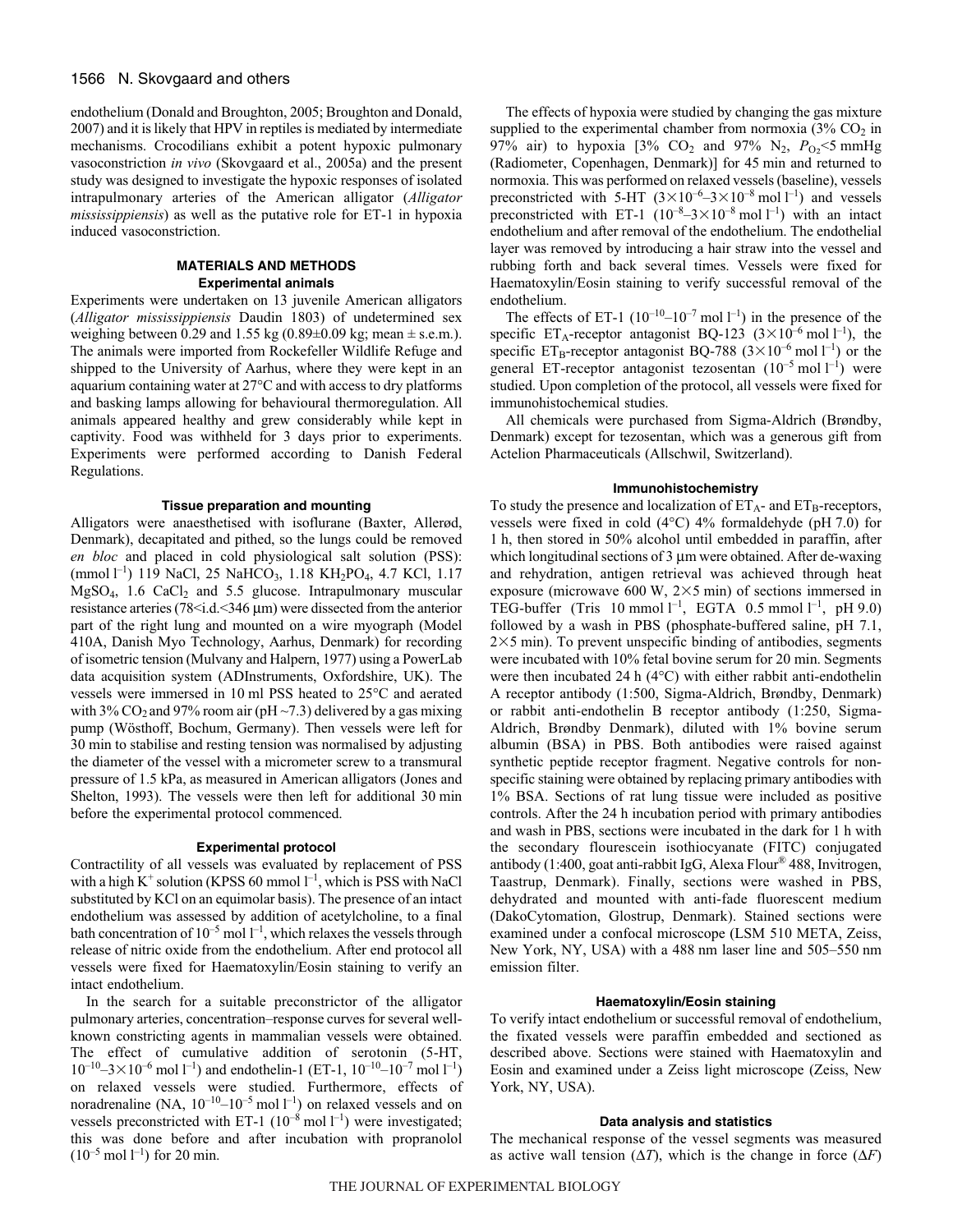divided by twice the segment length (2*l*) (Mulvany and Halpern, 1977). Contraction is expressed relative to the contraction induced by 60 mmol  $l^{-1}$  KPSS and relaxation is given as a percentage of the preconstriction. All data recordings were analyzed using Chart5TM software (ADInstruments, Oxfordshire, UK). A oneway ANOVA for repeated measures followed by Dunnett's *post hoc* test or a two-way ANOVA followed by a Tukey *post hoc* test when appropriate were applied to evaluate significant differences. Differences were considered statistically significant at a 95% level of confidence (*P*<0.05). All data are presented as  $mean \pm s.e.m.$ 

#### **RESULTS**

5-HT and endothelin induced concentration-dependent vasoconstrictions of the alligator pulmonary arteries (Fig. 1A,B). In contrast, NA evoked a concentration-dependent relaxation in ET-1 preconstricted vessels, and NA relaxation was markedly reduced in the presence of the  $\beta$ -adrenoceptor antagonist propranolol (Fig. 1C).

In ET-1 contracted pulmonary arteries, hypoxia induced a superimposed monophasic, sustained and fully reversible contraction (Fig. 2). Hypoxia, however, did not affect tension in the absence of preactivation or in vessels contracted with 5-HT (Fig. 3). There were no differences in the levels of preconstriction with 5-HT and ET-1 (*P*=0.153, *N*=6). In ET-1-contracted vessels, hypoxia induced vasoconstriction both in segments with and without endothelium increasing vascular tone 171±82% and 71±25% (*P*=0.162, *N*=6), respectively (Fig. 3).

Incubation with the  $ET_B$ -receptor antagonist BQ-788 did not change the concentration–response curve for ET-1 (Fig. 4). However, incubation with the  $ET_A$ -receptor antagonist BQ-123 right shifted the curve and the general ET-receptor antagonist tezosentan abolished the effect of ET-1 (Fig. 4). In alligator intrapulmonary arteries, strong  $ET_A$ -immunoreactivity and weaker  $ET_B$ immunoreactivity were observed in media and adventitia as well as endothelial cells (Fig. 5). In rat control tissue  $ET_{A}$ - and  $ET_{B}$ immunoreactivity were also seen in media, adventitia and endothelial cells (data not shown).

#### **DISCUSSION**

Hypoxia caused a superimposed monophasic, sustained (45 min) and fully reversible constriction in ET-1-contracted alligator intrapulmonary arteries. This resembles the *in vivo* HPV response in caimans (*Caiman latirostris*), where hypoxia induces a reversible sustained monophasic contraction of the pulmonary vasculature (Skovgaard et al., 2005a). In the alligator, the hypoxic constriction depended on pretone of the vessels; in vessels preconstricted with ET-1 hypoxia induced a constriction, whereas relaxed vessels and vessels preconstricted with 5-HT did not respond to hypoxia. The dependence of pretone seems to differ within mammals and HPV can be elicited in the presence of several constrictive agonists in species where a low level of preconstriction is required (Aaronson et al., 2006). It has been argued that pretone is required to induce a sub-threshold depolarisation of the smooth muscle cells (SMC) to ensure that the hypoxia stimulated depolarisation is sufficient to activate calcium influx (Ward and Aaronson, 1999). This subthreshold depolarisation may reinstate the *in vivo* basal vascular tone, which is normally maintained by circulating or endothelial-derived vasoactive substances. Because preconstriction with serotonin did not facilitate HPV, the required pretone of alligators seems specific to ET-1, and not merely an unspecific depolarisation. This also implies that ET-1 plays an important role for the HPV response in alligators.



Fig. 1. Effects of increasing concentration of serotonin (5-HT; A), endothelin-1 (ET-1; B) and noradrenaline (NA; C), on the relative tension of alligator intrapulmonary arteries. The effects of NA were evaluated on relaxed vessels as well as vessels preconstricted with ET-1 (10<sup>-8</sup> mol  $\mathsf{l}^{-1}$ ) before and after incubation with propranolol (10<sup>-5</sup> mol  $l^{-1}$ ). Contraction is expressed relative to the contraction induced by 60 mmol  $I^{-1}$  KPSS and relaxation is given as a percentage of the precontraction. Values are means ± s.e.m.; each dose–response relationship is based on six blood vessels from six different animals, using a total of 13 alligators. An asterisk indicates a significant difference (P<0.05) from control values evaluated by a one-way ANOVA for repeated measures or a two-way ANOVA followed by Dunnett's post hoc test.

ET-1 caused a dose-dependent constriction of the alligator pulmonary arteries. The constriction was strongly attenuated by blockade of  $ET_A$ -receptors and was abolished by the general ET-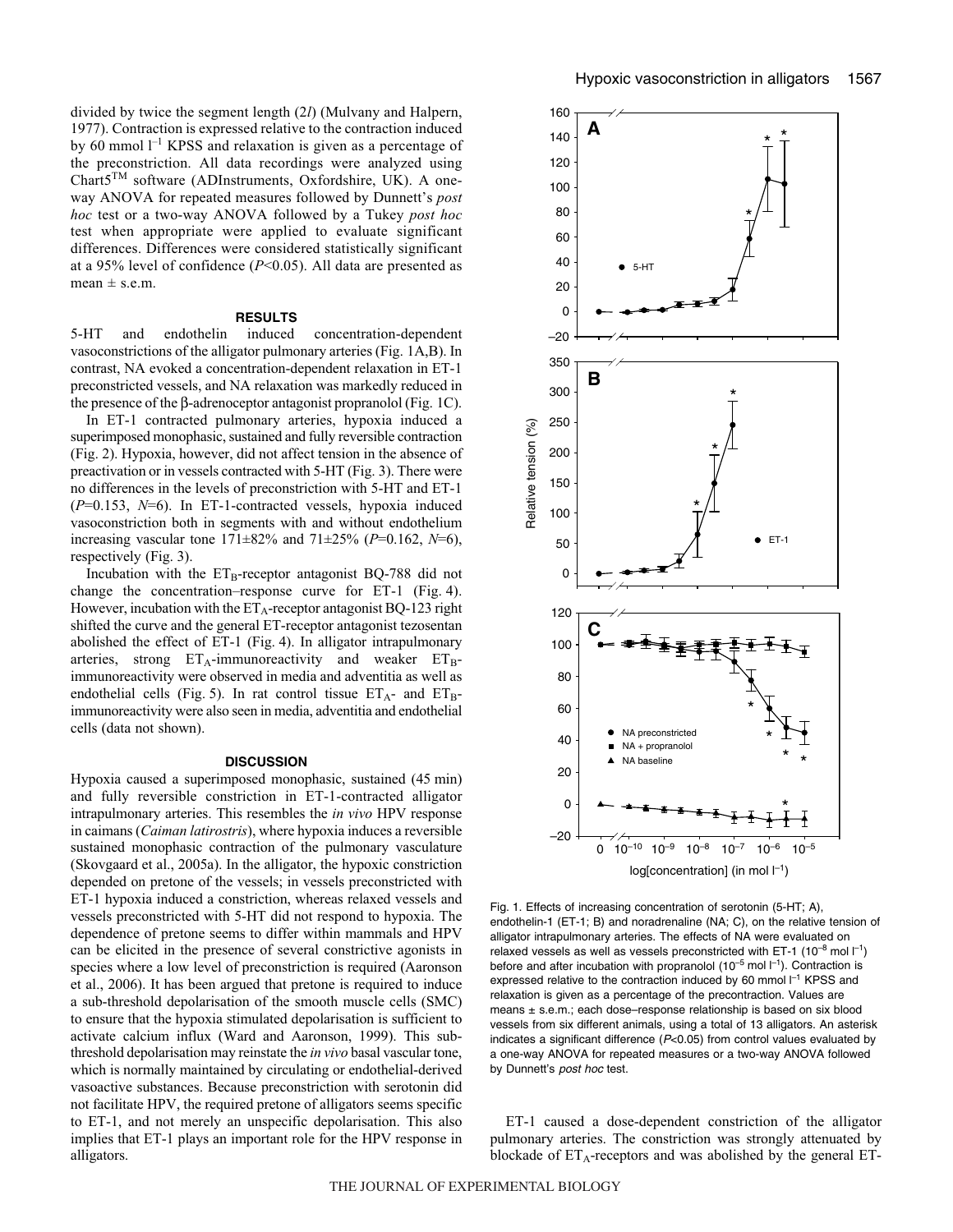

Fig. 2. Original tension recordings showing the effects of hypoxia  $(P<sub>O2</sub> < 5$  mmHg) on an alligator intrapulmonary artery, internal circumference 1086  $\mu$ m, preconstricted with endothelin-1 (ET-1; 10<sup>-8</sup> mol  $\vert$ <sup>-1</sup>). The hypoxic constriction is compared to the constriction induced by KPSS (60 mmol  $I^{-1}$ ). The degree of relaxation with acetylcholine (ACh;  $10^{-5}$  mol  $l^{-1}$ ) verifies an intact endothelium; W, wash with PSS.

antagonist showing that the constriction was mediated through  $ET_A$ receptors. Within reptiles, the role of the ET-receptors has been addressed in only a few studies; in turtles the systemic dilation is mediated through  $ET_B$ -receptors (Skovgaard et al., 2005b), and in snakes stimulation of  $ET_A$ -receptors causes a constriction of the aorta (Borgheresi et al., 2006). The amino acid sequence of alligator ET-1 is identical to that of mammals (Platzack et al., 2002). Furthermore, the partial sequence of the  $ET_A$ -receptor from another reptile (*Bothrops jararaca*) shows a very high sequence similarity with ETA-receptor sequences from chicken, rat, human and *Xenopus* (Borgheresi et al., 2006), which strengthened the case for use of heterologous antibodies in this study.  $ET_A$ - and  $ET_B$ immunoreactivity indicated that both subtypes of receptors were present in the muscular layer as well as the endothelium in the alligator intrapulmonary arteries. Mammalian  $ET_B$ -receptors are found both within the smooth muscles where stimulation causes constriction, and in the endothelium where stimulation leads to dilation through the release of nitric oxide and prostacyclins (e.g. Mateo and de Artiñano, 1997; Masaki, 2004). Mammalian ETA- receptors, however, are located only within the smooth muscles where stimulation causes constriction (e.g. Mateo and de Artiñano, 1997; Masaki, 2004), and the findings in the present study agree with these observations, since  $ET_A$ -immunoreactivity was strong in the smooth muscle layer of alligator intra-pulmonary arteries. Thus, mainly smooth muscle  $ET_A$ -receptors contribute to the ET-1 mediated contraction.

#### **The role of the endothelium and ET-1 in HPV**

When the pulmonary arteries were preconstricted with ET-1, the hypoxic constriction was independent of the endothelium in alligators. The role of the endothelium in HPV of mammals remains controversial. Thus, isolated pulmonary arteries without endothelium and freshly isolated PASMC from mammals, but not systemic arterial SMC, contract in response to hypoxia (Madden et al., 1992; Wang et al., 1995; Aaronson et al., 2002). This would indicate that HPV is intrinsic to the SMC, which, in that case, can sense oxygen, depolarise, increase  $[Ca^{2+}]$  and contract in response to hypoxia independent of the endothelium. Nevertheless, other studies have shown that the hypoxic contraction is endothelium dependent (Aaronson et al., 2002; López-Valverde et al., 2005). Removal of the endothelium from rat pulmonary arteries does not suppress the rise in  $[Ca^{2+}]\text{i}$  during sustained hypoxia, but abolishes the hypoxic contraction, suggesting that the endothelium releases a factor that sensitises the contractile apparatus of the SMC to calcium enabling hypoxic vasoconstriction (Robertson et al., 2003).

The hypoxic vascular response of alligator intrapulmonary arteries may not be endothelium-independent as much as it is ET-1-dependent. It has long been thought that ET-1 is released from the endothelium during hypoxia, causing the actual constriction of the vascular smooth musculature (VSM). However, the response of the ET-1 constriction is notorious for its sustained and often irreversible constriction in pulmonary arteries, which does not resemble the hypoxic constriction and its fast reversal (Vanhoutte et al., 1989). When preconstricted with ET-1, HPV was superimposed on the stable contraction with ET-1 in the alligator vessels indicating that the two responses were mediated through different pathways. It has been suggested that ET-1, and hence



 $\dot{P}_{\text{O}_2}$ <5 mmHg) on alligator intrapulmonary arteries. (A) Relaxed vessels (baseline), (B) vessels preconstricted with serotonin (5-HT) and (C) vessels preconstricted with endothelin-1 (ET-1) with an intact endothelium (black bars) or denuded (grey bars). Contraction is expressed relative to the contraction induced by 60 mmol l<sup>-1</sup> KPSS. Values are means  $\pm$  s.e.m.,  $N=3$  (A) and  $N=6$ (B,C). Different letters indicate a significant difference (P<0.05) from baseline evaluated by a twoway ANOVA followed by a Tukey post hoc test. Haematoxylin/Eosin staining shows the presence (D) and absence (E) of endothelium in representative vessels (40 $\times$ magnifications). The arrow shows endothelial cells.

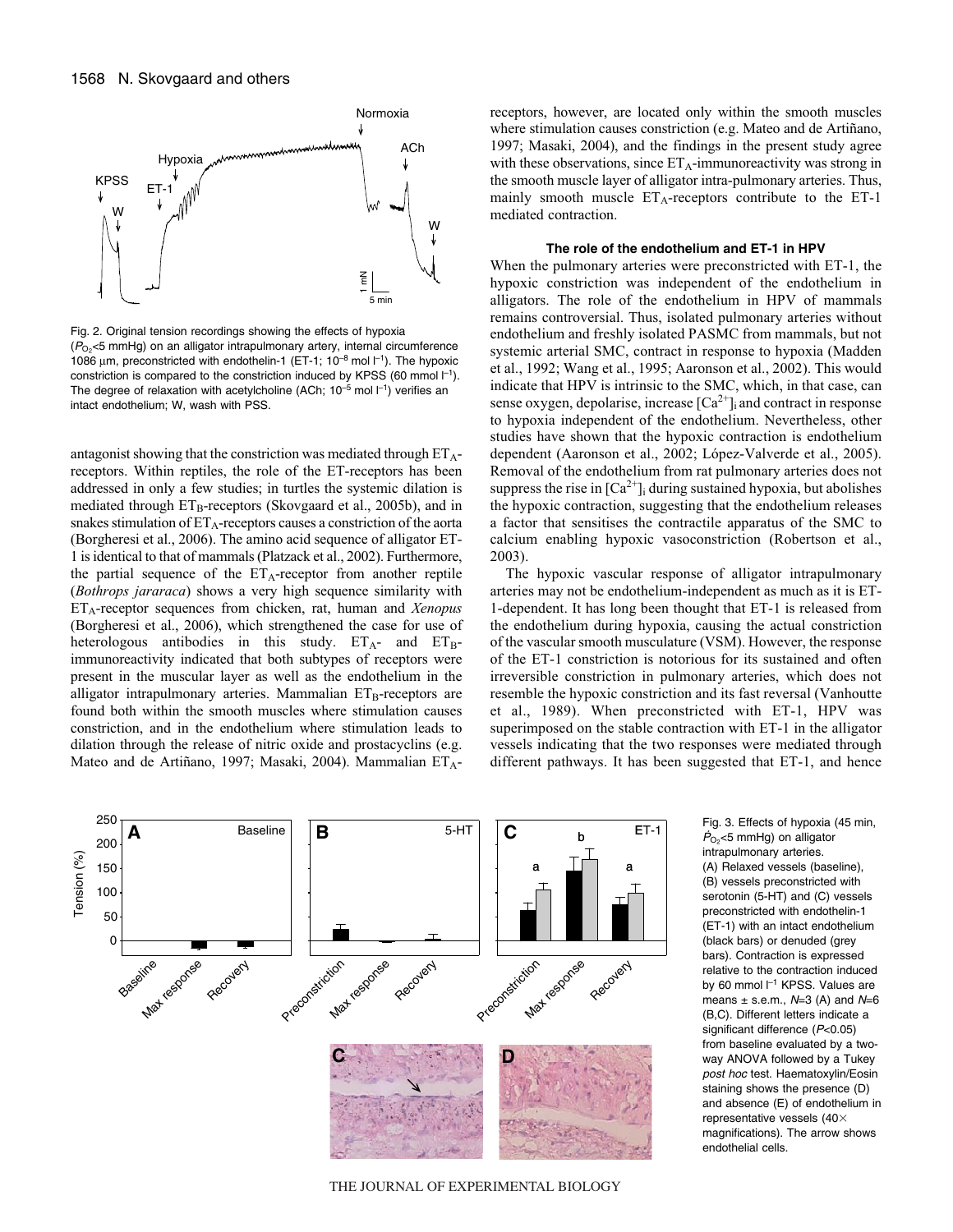

Fig. 4. Effects of increasing concentrations of endothelin-1 (ET-1) on the relative tension of alligator intrapulmonary arteries: non-treated vessels, vessels incubated with either the specific ET<sub>A</sub>-receptor antagonist BQ-123  $(3\times10^{-6}$  mol  $l^{-1}$ ), the specific ET<sub>B</sub>-receptor antagonist BQ-788  $(3\times10^{-6}$  mol  $1^{-1})$  or the general ET-receptor antagonist tezosentan  $(10^{-5}$  mol  $I^{-1}$ ). Contraction is expressed relative to the contraction induced by 60 mmol  $l^{-1}$  KPSS. Values are means  $\pm$  s.e.m., N=7 (ET-1) and N=4  $(ET_B, ET_A)$  and tezosentan). An asterisk denotes a significant difference (P<0.05) from control treatment with ET-1 alone, evaluated by a two-way ANOVA followed by a Tukey post hoc test.

the endothelium, may serve a permissive role in HPV enabling the response of the SMC (Shimoda et al., 2002). In isolated PASMC there was a substantial increase in the extent of hypoxic contraction after addition of ET-1 in a concentration that did not alter cell length or  $[Ca^{2+}]$ <sub>i</sub> (Sham et al., 2000). Also, in vessels without endothelium, where HPV was abolished, the hypoxic response was restored upon addition of ET-1 (Liu et al., 2001). Moreover, a study in chronically hypoxic rats showed that ET-1 serves the priming role of sensitising the contractile apparatus through stimulation of Rho-kinase (Weigand et al., 2006). The permissive role of ET-1 in HPV may also be through suppression of KATP-channels (Sato et al., 2000). Thus, HPV may be intrinsic for the SMC but ET-1 required for the full *in vivo* expression of the hypoxic vascular response.

# **Adrenergic and serotonergic regulation of pulmonary blood flow**

Pulmonary blood flow of reptiles is largely regulated by the autonomic nervous system through an adrenergic dilation in crocodilians, and a cholinergic constriction in non-crocodilian reptiles, of the proximal pulmonary artery (e.g. Milsom et al., 1977; Franklin and Axelsson, 2000). Although there is a substantial adrenergic innervation of the intrapulmonary vasculature in reptiles (Donald and Lillywhite, 1989; Donald et al., 1990), the functional significance of the sympathetic nerves on pulmonary vasculature and control of blood flow remains uncertain (Overgaard et al., 2002; Galli et al., 2007). Our study clearly demonstrates that NA dilates intrapulmonary arteries in alligators through stimulation of βadrenoceptors. Thus, although autonomic regulation of the proximal pulmonary artery is the primary determent of pulmonary blood flow, adrenergic innervations may play an important role in local or regional regulation of blood flow within the lung. 5-HT caused a concentration-dependent constriction of the alligator intrapulmonary arteries revealing a potential role in regulating pulmonary blood flow. This is in conjunction with the identification of 5-HT immunoreactive cells in the pulmonary vasculature in the lungs of file snakes (Donald and Lillywhite, 1989). The effects of 5-HT and ET-1 in the pulmonary circulation of alligators are in contrast to the very small or lacking effects of various regulatory peptides and nitric oxide in the pulmonary circulation of most reptiles (Skovgaard and Wang, 2006).

In conclusion, our study shows that, hypoxia constricts the intrapulmonary arteries of alligators. This HPV is monophasic, sustained and reversible and resembles that observed *in vivo*. The constriction appears to be dependent on the presence of ET-1. ET-1 constricts the intrapulmonary alligator arteries through stimulation of the  $ET_A$ -receptors, mainly in the smooth vasculature.



Fig. 5. Representative micrographs showing immunofluorescent staining with anti- $ET_A$  (A,D) and anti- $ET_B$  (B,E) receptor antibodies in longitudinal sections of an alligator intra-pulmonary artery (internal circumference: 586 μm). (C,F) Negative controls. (A,B) strong staining for  $ET_{A}$ receptors and weaker staining for  $ET_B$ receptors in media and adventitia (20 $\times$ magnification). (D,E) strong staining for  $ET_A$ -receptors and weaker staining for  $ET_B$ receptors in endothelial cells (40 $\times$ magnification). Arrows in D,E indicate epithelial cells.

THE JOURNAL OF EXPERIMENTAL BIOLOGY